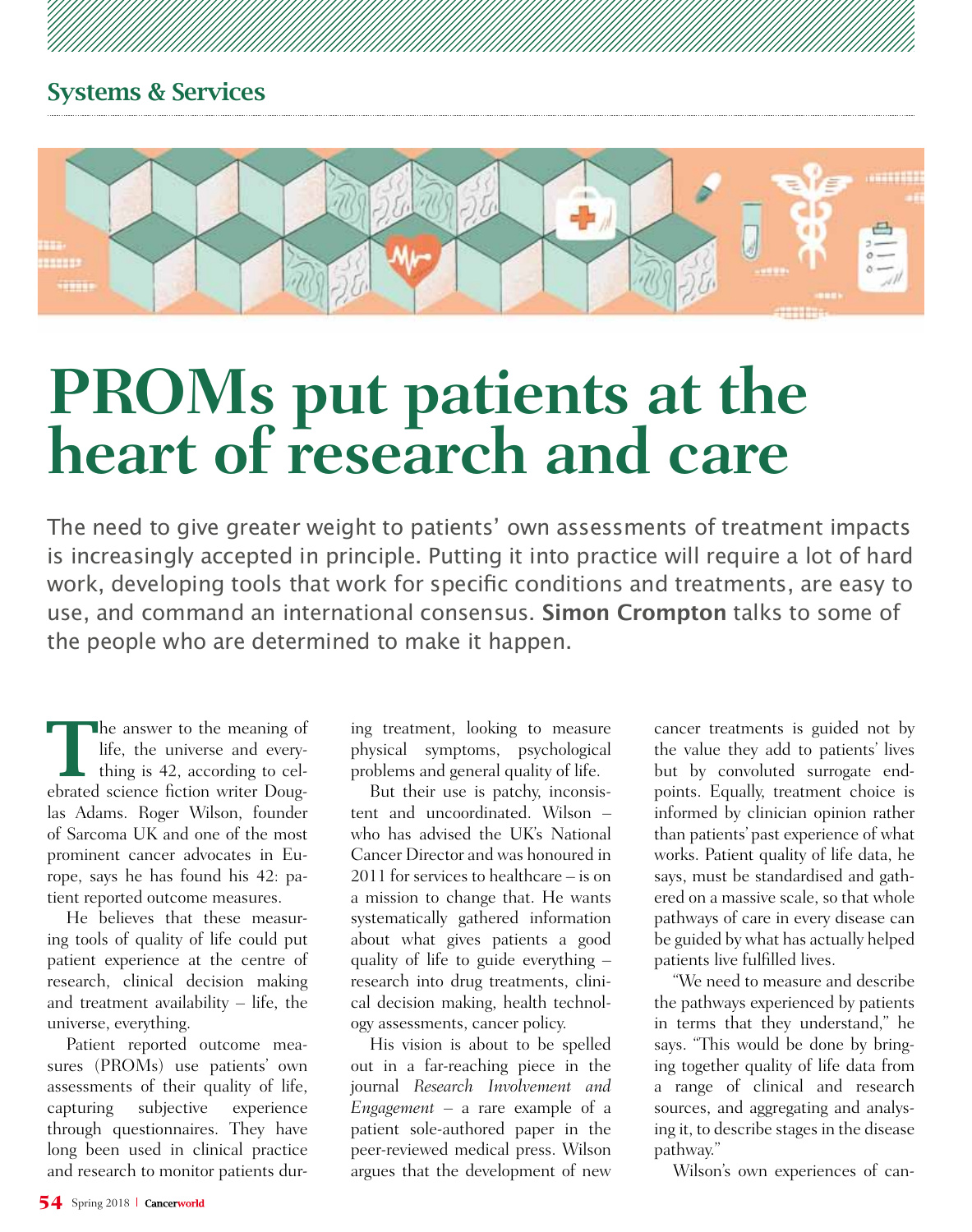# Systems & Services



cer over 18 years demonstrate current gaps – and the potential of PROMs to fill them. Since being diagnosed with soft tissue sarcoma in 1999, Wilson, a former producer at the UK broadcaster the BBC, has had ten operations, chemotherapy and radiotherapy. These included a lower leg amputation in 2007.

It was his experiences when diagnosed with lung metastases in 2013 that truly convinced him that a change had to come. He was presented with several options: surgery, different types of ablative therapy, chemotherapy and palliative care. But the right choice was far from clear. There was no evidence about outcomes from each option for someone in Wilson's circumstances, and no quality of life data apart from one palliative care study. All he had to go on was clinical

experience and informed opinion.

"I was at a branch point in my pathway," says Wilson. "And there were between four and seven routes I could follow, and the chosen one would unfold as my pathway from that decision point. In my own noncurative situation, all the pathways available would probably collapse into one at some future point. But I

"I wanted the pathway which offered the fullest and longest life, and currently the data isn't there"

wanted the pathway which offered the fullest and longest life, and currently the data isn't there to inform the answer. Only information from patients can answer that question."

Having taken the best advice he could, from all the contacts he had, Wilson opted for innovative laser knife surgery. But he acknowledges that if he had had more information about patient experience along each of the treatment pathways, he might have taken a different decision.

athway which offered<br>a longest life, and cur-<br>a isn't there to inform<br>Dnly information from<br>swer that question."<br>en the best advice he<br>al the contacts he had,<br>for innovative laser<br>But he acknowledges<br>had more information<br>e How might this be achieved? The vision is that patients' own reports of quality of life are comprehensively recorded in every trial of every treatment and in every clinical intervention. This doesn't just have benefits in terms of monitoring patients as they undergo treatment. It produces a vast pooled database of experience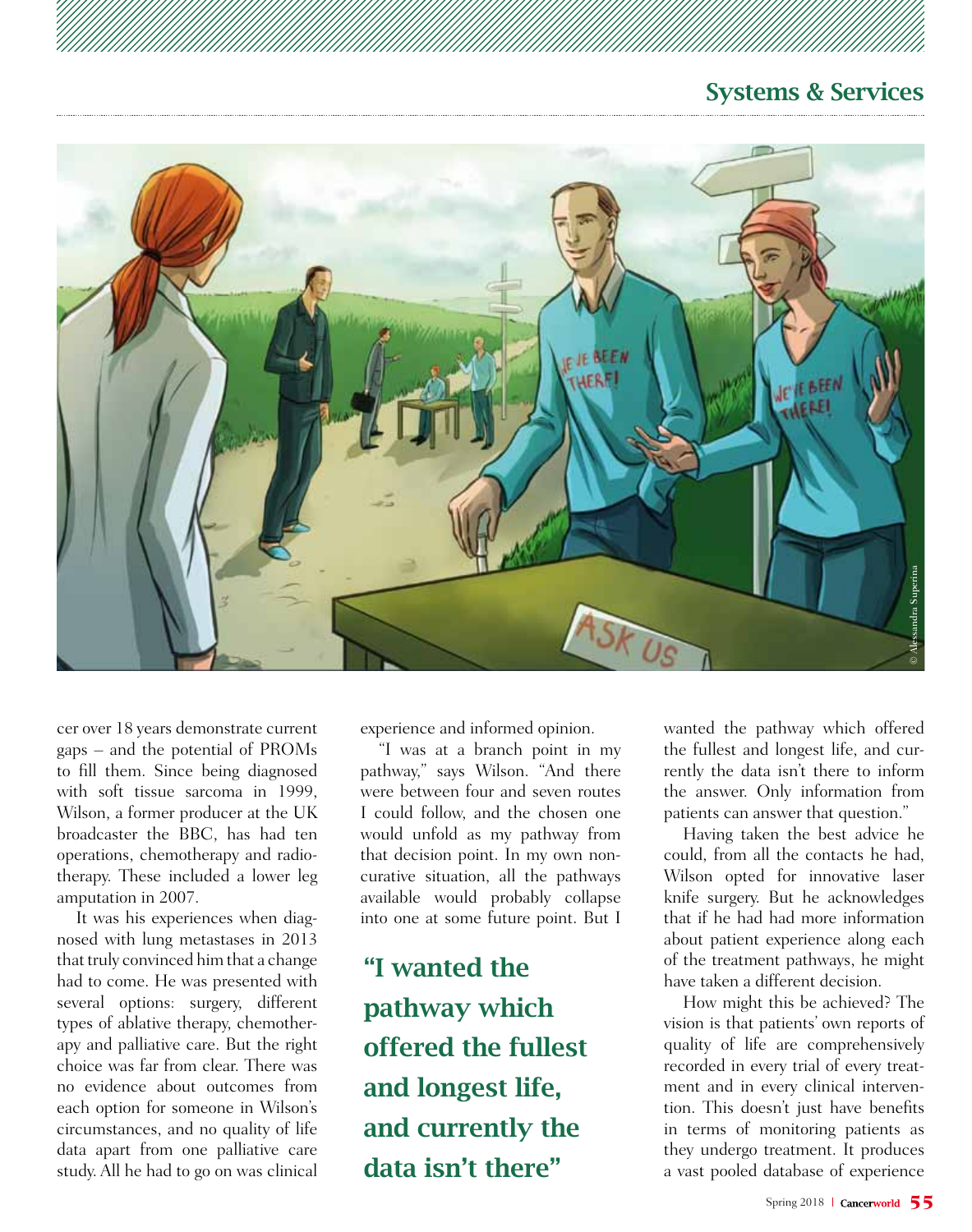# Systems & Services

that can be used to assess outcomes and inform decision making at every point: drug approvals, clinical guidelines, treatment availability and health policy decisions.

"What I'm after, ultimately, is that anyone with a smart phone can report just one piece of data every day," says Wilson. "They could be reporting on pain one day, fatigue another, psychological feelings another. And even if you had a rare disease such as sarcoma, 100 patients feeding back on surgery by a particular surgeon, or a particular treatment over a year, you get extremely useful feedback."

#### Integrating PROMs into cancer care

It's not just patient advocates who are enthusiastic about PROMs. The Centre for Patient Reported Outcomes Research at Birmingham University aims to optimise the use of PROMs in clinical trials and routine care, to improve outcomes and ensure that the patient perspective is at the heart of health research and decision making. Patient partners, including Roger Wilson, are closely involved in the work.

Melanie Calvert, Director of the centre, says PROM data should be integral to cancer care. "Introduction of PROMs into a healthcare system can have a number of benefits and has the potential to tailor care to individual patient needs."

The immediate benefits in terms of monitoring patients are already clear. Recent work by Ethan Basch from the University of North Carolina shows that clinicians miss around half the symptoms experienced by chemotherapy patients. Using electronic systems where patients can continually record their quality of life allows a mechanism for early detection of symptoms and rapid response. Basch's team has shown electronic PROM use reduces hospitalisation and improves survival.

A recent review of evidence by Cancer Care Ontario in Canada found that use of PROMs in routine cancer care is popular with patients, enables earlier detection of symptoms and aids communication between clinicians and patients. Many PROMS are already used for monitoring – for example PROMIS (Patient Reported Outcomes Measurement Information System) and the QLQ-C30 quality of life questionnaire, developed by the EORTC. The Ambuflex telehealth system of patients reporting their symptoms and life quality via online questionnaires has been widely implemented in Denmark.

# "PROMs data should be integral to regulatory and commissioning decisions"

But the potential benefits go way beyond monitoring. "In cancer care, patient reported outcome data collected in clinical trials can help future patients make informed choices," says Calvert.

"In addition, the data can be used to inform clinical guidelines and health policy. In my opinion these data should be integral to decisions made by drug regulators and commissioners, alongside survival and safety data."

#### Guiding approvals and access

Never has the need for this been clearer, as increasing evidence emerges that current decisions on treatment development and availability are skewed by commercial priorities rather than reflecting patient need. A systematic evaluation of oncology drug approvals by the European Medicines Agency (EMA) in 2009–13, published in the *British Medical Journal* last year, found that most drugs entered the market without evidence of benefit on survival or quality of life. Of 68 cancer indications with EMA approval, only 35 showed significant survival or quality of life improvement after three years.

An analysis of FDA cancer drug approvals in 2016, by Canadian researcher Christopher Booth in *Nature Reviews Clinical Oncology*  last year, found that many approved agents offer only marginal value to patients, judged by the ESMO Magnitude of Clinical Benefit Scale.

Roger Wilson believes that drug approvals – and decisions about availability – are too far removed from patient experience. He points to research by Ian Tannock, presented to the National Cancer Research Institute in 2014, which reviewed major randomised controlled trials in breast, lung and colon cancer since 1975. He found evidence of smaller and smaller benefits from new drugs, researchers using complex surrogate endpoints, under-reporting of side effects and under-researching of quality of life.

"The analysis suggests that data are garnished to claim fancy conclusions, that a few weeks' added life is hyped as significant benefit, and that data on outcomes that patients really worry about – like the day-to-day effect of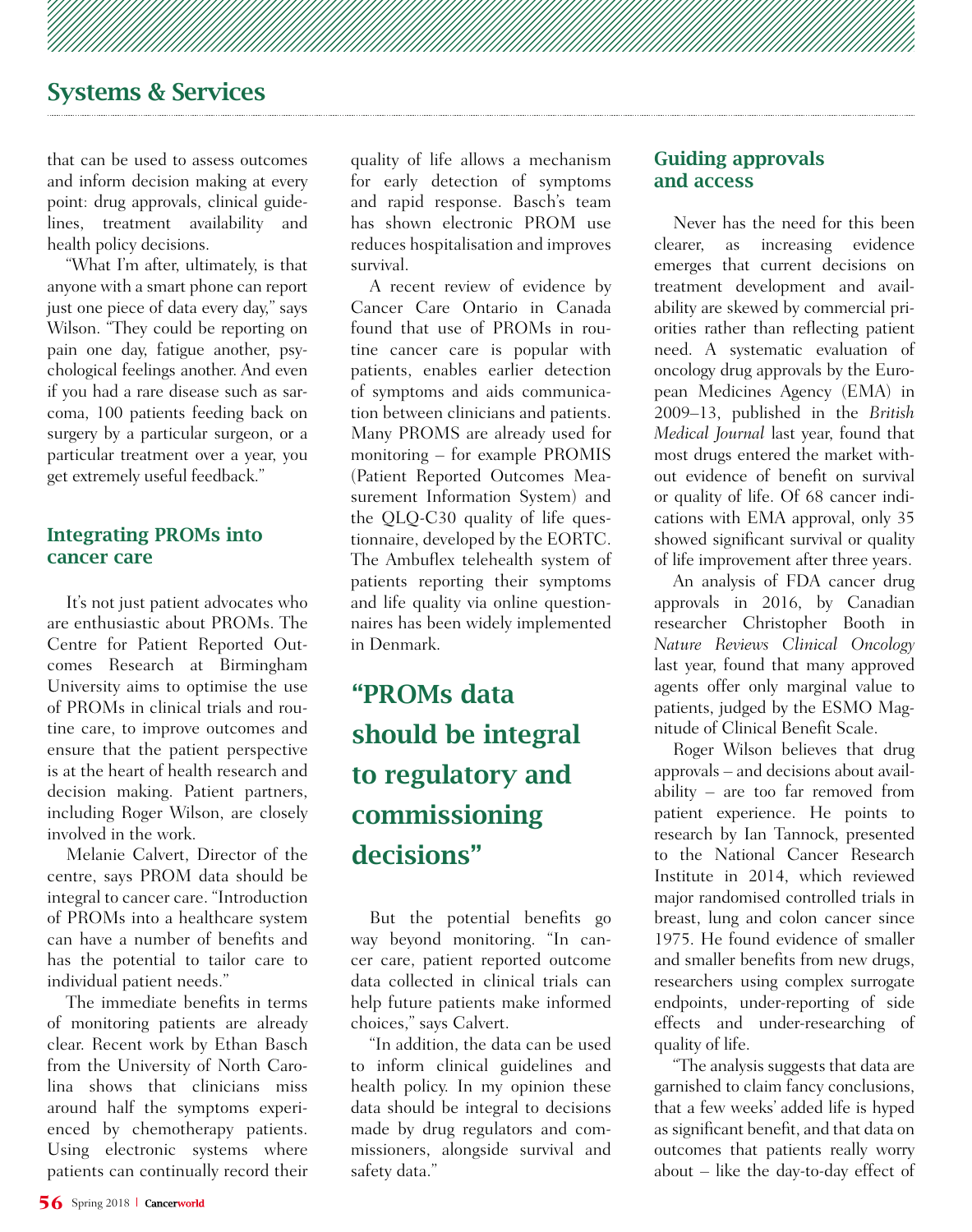their treatment – are missing," says Wilson. He worries that the situation could get worse, as excitement about immunotherapy, pharmacogenomics and precision medicine threatens to obscure realities for patient – such as new types of side effect and the need for regular biopsies on relapse.

For patient advocates like Wilson, it's part of a bigger picture of cursory patient involvement in running trials. For all the patient 'representation' on committees, how often do patient perspectives on quality of life guide assessment of outcome? If they are included as an endpoint, it tends to be secondary rather than primary.

#### Slow progress

The University of Birmingham's Centre for Patient Reported Outcomes Research says there is evidence that patient-reported quality of life information is often omitted, poorly collected or badly reported in trials. In a major new study called EPiC, funded by Macmillan Cancer Support, the centre has joined with international collaborators to investigate how well – or poorly – PROMs are being used in UK cancer trials. Lead researcher Derek Kyte says that if PROM data is not being effectively collected and reported, "it is less likely to effectively inform patient and clinician decision making at the point of diagnosis and beyond, and represents a waste of limited healthcare and research resources."

One of the EPiC collaborators is Fabio Efficace, Head of the Health Outcomes Research Unit at Fondazione Gimema, Adjunct Professor at Northwestern University, Chicago, and Chair of the EORTC Quality of Life Group. He's pleased that, over the past 20 years, more and more

## **Types of PROM**

There are two main types of PROM, measuring diferent measures of quality of life:

#### **Generic measures of quality of life**

- □ enable easy comparisons across diseases,
- □ measure general functioning and quality of life over time.

The most commonly used generic measure is EQ-5D.

#### **Disease-specifc measures of quality of life**

- □ are responsive and clinically useful
- □ measure frequency and severity of specific symptoms (e.g. nausea, fatique).

Some patient reported outcome surveys integrate questions measuring disease-specifc symptoms with questions measuring general quality of life. Together, generic and disease-specifc PROM questionnaires allow patients to record both symptoms and their impact on their everyday functioning.

trials have included a PROM component, reflecting patient perspectives rather than solely physician views on adverse events.

"The major evidence we have now is that the adverse events reported by clinicians typically represent an underestimation of the real symptom burden perceived by the patient themselves," he says. "Well-validated PROMs are the only way to translate the patient voice into clinically meaningful data that should better inform clinical decisions."

The need is clear. But if Roger Wilson is to see his vision realised, a multitude of barriers and limitations need to be overcome.

#### Making PROMs usable

It isn't just the problem of PROMs being poorly applied. There's also the problem of making sure that patients regularly provide information about their life quality over long periods. There's the problem of making sure that comparable PROM data is collected consistently across health systems – so that it becomes a genuinely useful big data project. And there's the problem of making sure that all that data, whether collected in trials or in everyday clinical practice, is actually used – in drug approvals, health technology assessments and treatment choices.

For Calvert, at Birmingham University, one of the main challenges to address is the multiplicity of PROM data capture systems being used to address different stakeholders' needs. "We are currently working with patients, clinicians and other stakeholders to understand their needs, and are developing systems for efficient PROM data capture in the UK National Health Service," she says.

To achieve consistency, the Centre for Patient Reported Outcomes Research is recommending that all clinical trials use its new international PROM protocol guidance, which was developed with international collaborators (SPIRIT-PRO). PROM data would more easily inform patient care if PROM reporting guidelines,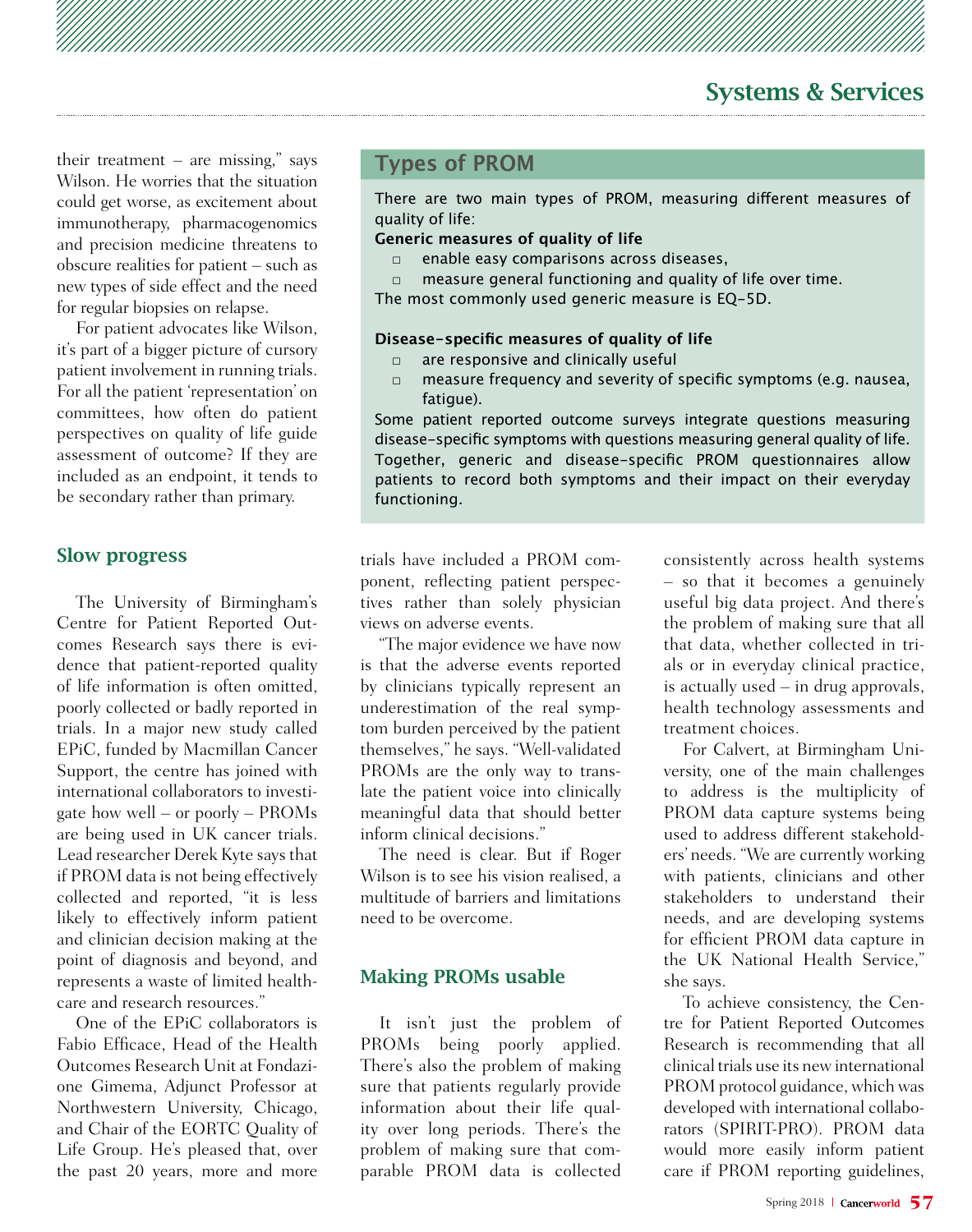# **PROMS in cancer: the main players**

#### **The European Organisation for Research and Treatment of Cancer (EORTC)**

- $\Box$  EORTC has long been involved in producing quality of life questionnaires for people with cancer.
- $\Box$  The most commonly used PROM in oncology is the QLQ-C30, which was launched by EORTC in 1988.
- $\Box$  QLQ-C30 is largely a generic quality of life tool, but has bolt-on modules for specific cancers and their symptoms (see box p 60).
- $\Box$  QLQ-C30 was designed to be used mainly in the context of clinical trials.
- □ EORTC supports the routine use of PROMs in manuals and guidelines.
- □ EORTC's SISAQOL project is developing an international set of data standards so that PROM data gathered in cancer research can be better compared and interpreted.

#### **The Centre for Patient Reported Outcomes Research, Birmingham University, UK**

- $\Box$  CPROR is researching how PROM use can be optimised in trials, applied research and routine practice.
- $\Box$  It is looking at the PROM guidance available to clinicians and study developers.
- $\Box$  It has been involved in the development of CONSORT-PRO and SPIRIT-PRO quidance extensions of the CONSORT and SPIRIT guidance on methodological rigour and transparency in trials – to encourage highquality reporting of PROMS.
- □ It works closely with patient partners.

#### **John Ware Research Group, Boston, US**

- □ The John Ware Research Group aims to standardise PROMs so that data from treatment outcome studies, individual patients, and populations can be compared, making information about outcomes more useful.
- □ Founder John Ware developed the SF-36 an internationally used patient reported health survey.
- $\Box$  It recently developed new tools to: standardise PROM content and scoring across diseases; adapt to multiple chronic conditions in disease-specifc measures; and integrate disease specifc and generic measures.

#### **Drug regulators**

- □ The European Medicines Agency (EMA) and Food and Drug Administration (FDA) have issued guidance to researchers on the use of PROMs.
- $\Box$  The EMA has indicated that it is acceptable that quality of life and efficacy should be co-primary endpoints.
- □ The FDA has highlighted the importance of patients informing PROM content.
- $\Box$  Both the EMA and FDA are supporting EORTC's SISAQOL initiative to standardise PROMs analysis.

such as CONSORT-PRO were used, according to Calvert.

The other big challenge is to make the act of capturing data as easy and effective for the patient as possible. "There's a risk of over-burdening patients," she says.

Completing quality of life questionnaires can often be time-consuming – and sometimes frustrating to patients if the questions don't allow them to reflect what's actually happening to them.

#### Asking the right questions

This is an issue that has been preoccupying John Ware, Professor of Quantitative Health Sciences at the University of Massachusetts, who runs a research group aiming to standardise PROMs so that they can be used effectively to improve services. He is clear about the need for questionnaires that cover a broad range of domains and disease types, but which also allow the patient to zoom in and drill down into specific areas that are of concern to them at a particular time – and provide a "barometer" to their general wellbeing.

Ware's team have developed 'shortform' digital questionnaires, reducing dozens of questions to less than ten by directing patients to respond only about the disease, symptoms and issues that matter to them at a particular time. He has demonstrated that, through the use of apps, gathering detailed actionable data without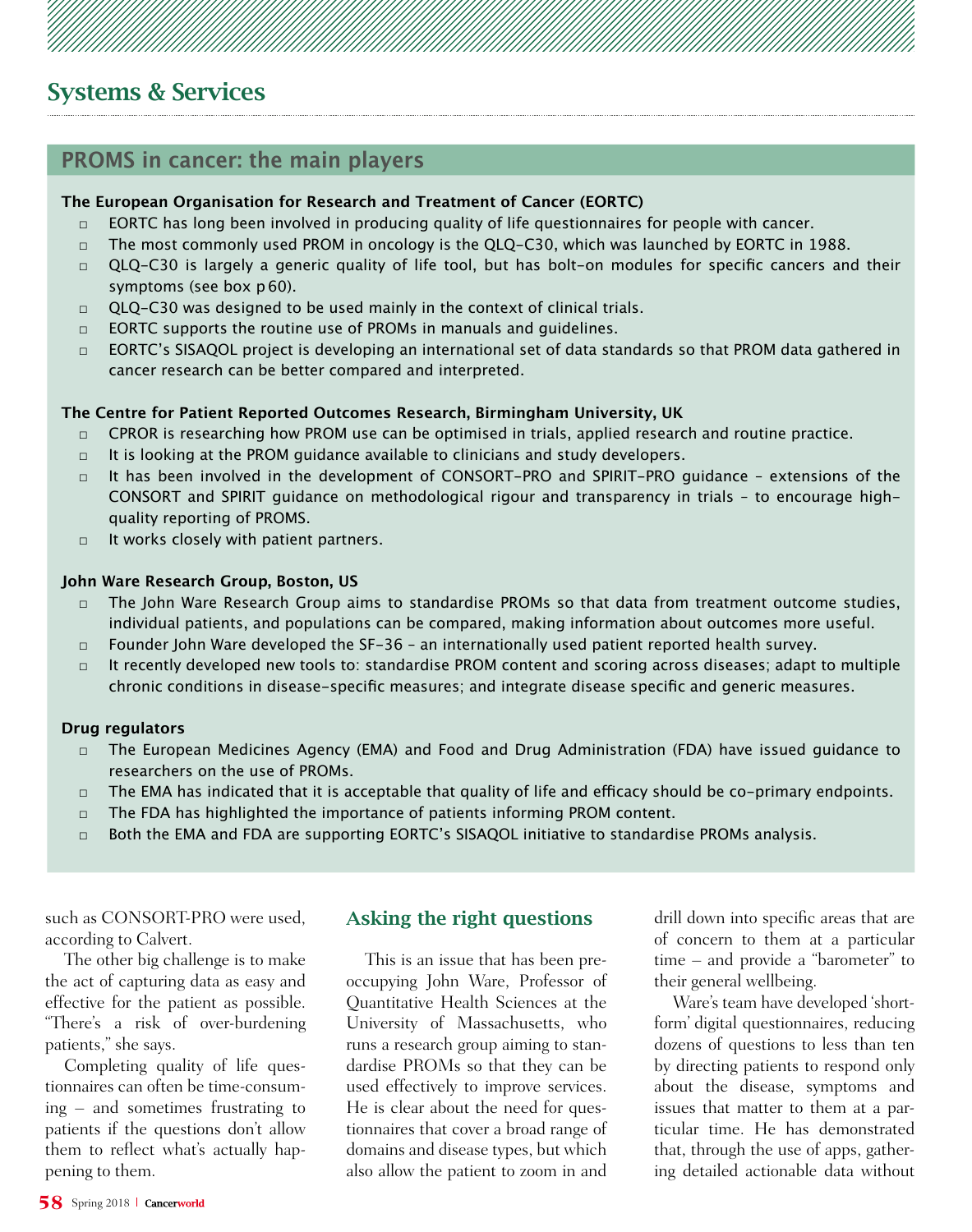## Systems & Services



overburdening the patient is feasible.

The challenge now, he says, is to harmonise PROM tools on an international basis, so that all the data collected is comparable and useful. The harmonisation will involve incorporating already well-established generic PROMs with disease-specific PROMs, which provide the detailed data that cancer patients and clinicians really need. The measures produced by EORTC's Quality of Life Group have already provided a good basis on which to build, says Ware. Its QLQ-C30 questionnaire to assess the quality of life of cancer patients has been validated in more than 100 languages and is used in more than 3,000 studies worldwide. It is supplemented with modules for specific types of cancer (see box overleaf).

"It's the best generic tool, and what needs to happen is for it be more efficient and part of the move towards harmonisation," says Ware. Roger Wilson agrees they are a good basis on which to build. "The EORTC QLQ-C30 and the range of tools developed alongside may be the best generic PROMs we have at the moment. The extensions cover different tumour types, and patients are engaged in their development."

#### Making PROMs count

The potential is clear to Efficace, Chair of the EORTC Quality of Life Group. He says that, in the past, lack of methodological rigour and statistical consistency in trials has been a major impediment to PROM information being used to guide clinical decision making. But things are changing.

# He has shown that gathering detailed actionable data without overburdening the patient is feasible

"Performing research well, and presenting it well to the scientific community, is essential. But it is not yet sufficient to make a difference in the real world," says Efficace. "The next step is to make sure that patient reported outcome data is considered by health policy makers and regulatory stakeholders, and actually influences future clinical decisions.

"I don't have all the answers for how you make that happen, but what I can say is that, in Europe, it helps a great deal that the EMA has recently issued a document stating how patient reported outcome tools should be implemented in clinical trials. These kind of official endorsements from regulatory stakeholders help clarify a number of aspects that could guide future studies."

EORTC too has a leadership role to play – both in keeping its tools relevant as cancer treatments and their side effects change, and in standardising data and its analysis. In 2016, it launched its SISAQOL initiative (Setting International Standards in Analyzing Patient-Reported Outcomes and Quality of Life Endpoints Data). This aims to develop recommendations for standardising the analysis and interpretation of PROMs and quality of life data in cancer randomised trials.

Efficace believes the initiative is an important one: the challenge will be to make sure it is implemented, among all the other guidelines that researchers and clinicians are supposed to abide by. "We in EORTC